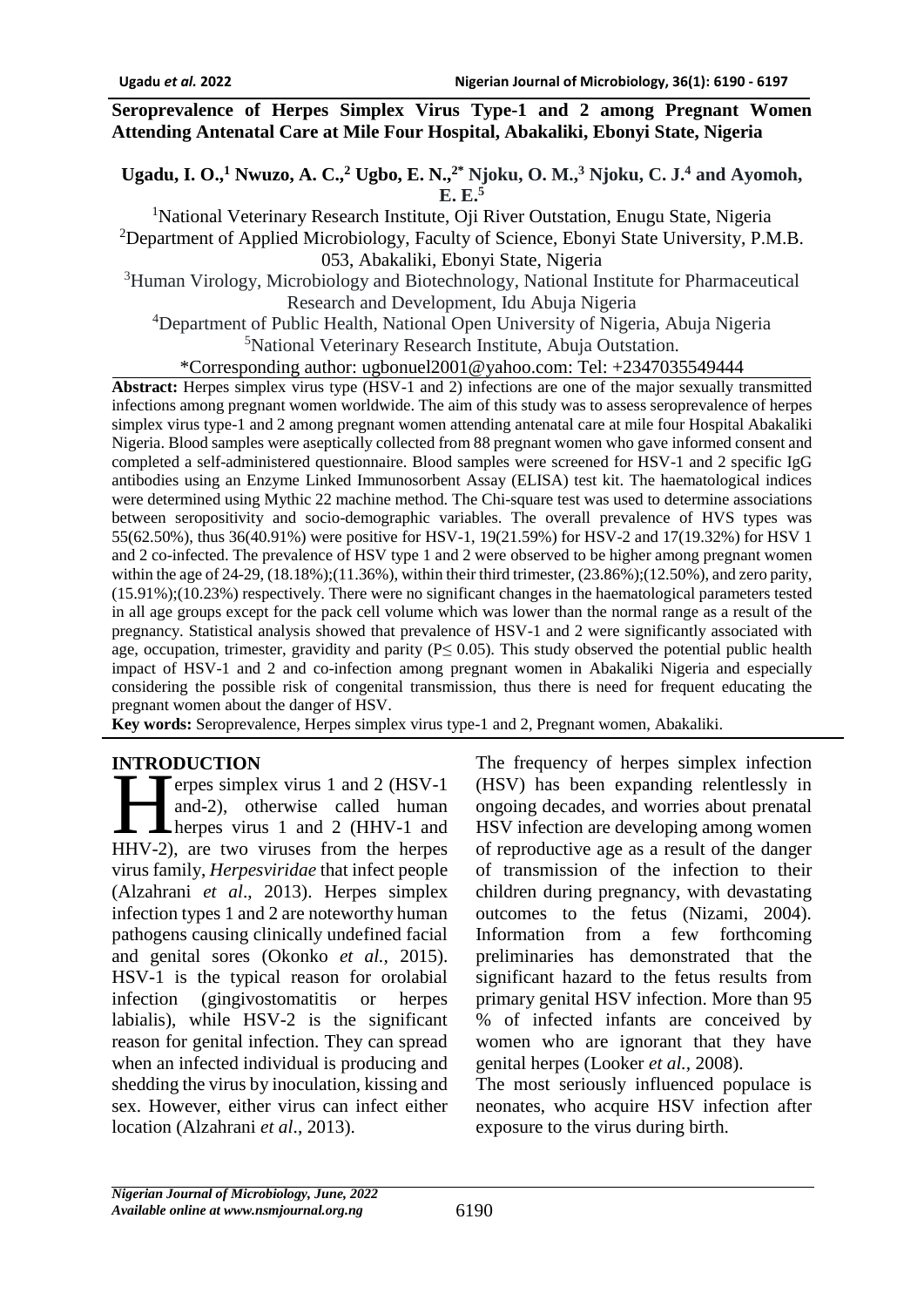The most destroying direct effect of maternal genital herpes is the neonatal infection (Kalu*,*  2014). Genital herpes in pregnancy is related with unmistakable dangers of meningoencephalitis and scattered herpes in the neonate. Be that as it may, these contaminations bring about lasting neurological harm for some newborn children regardless of suitable antiviral treatment (Looker *et al.,* 2008). Past examinations have recommended that genital HSV infection acquired during pregnancy is related with preterm labour intrauterine growth retardation, and spontaneous abortion (Nizami**,** 2004). Information on the prevalence of HSV 1 and 2 among pregnant women in Abakaliki is lacking and needs to be studied to get the recent data. Thus, this research is aimed at assessing the seroprevalence of herpes simplex virus type-1 and 2 among pregnant women attending antenatal care at mile four hospital, Abakaliki Nigeria.

### **MATERIALS AND METHODS Study Area and Population**

The area of study for this research was Mile Four Hospital, Abakaliki Ebonyi State, Nigeria. Abakaliki, Ebonyi State is situated  $6^{\circ}$  20 $^{\circ}$  N longitude,  $8^{\circ}$  6 $^{\circ}$  E latitude of the equator. The study population was 88 selected pregnant women accessing antenatal care at Mile Four Hospital, Abakaliki who gave informed consent. The sociodemographic information of the participants was obtained by a structured questionnaire prior to sample collection.

# **Ethical Approval**

Ethical Approval for this study was obtained from the Ethical Review Committee on Human Research, Mile Four Hospital, Abakaliki Ebonyi State Nigeria with (Reference Number: RE/M4H/28/19).

### **Sample Collection**

After obtaining a written informed consent from each participant, 5 ml of blood samples were collected by vein puncture into a sterile ethylene diamine tetraacetic acid (EDTA) tube, allowed to clot for 30 minutes and

centrifuged at 3000 rpm for 5 minutes. The samples were securely and clearly labelled with codes corresponding to a subject name to prevent mismatch and misinterpretation of result. All the sera were transferred into a new labelled cryovials and stored at -20°C until assay for the ELISA analysis. Samples were transported to the Department of Human Virology, Microbiology and Biotechnology, National Institute for Pharmaceutical Research and Development Idu, Abuja Nigeria in cold chain (ice packs) for the determination of HSV-1 and 2 IgG antibodies.

### **Enzyme Linked Immunosorbent Assay (ELISA) Technique**

Plasma from each samples were assayed for Herpes simplex virus-1 and 2 using a commercially available ELISA kit according to the manufacturer's specifications (Kalu, 2014). Two wells were left as negative control, two wells as positive control and one well empty as blank control. Corresponding samples were numbered on the microtitre plate. Fifty (50 μl) microlitre of Negative control and positive control were added into the negative and positive control wells respectively**.** Forty (40 μl) microlitre of sample dilution buffer were added in the sample well and 10 μl of sample to the sample well. Wells were mixed with gentle shaking. The wells were sealed with closure plate membrane. It was incubated for 30 minutes at 37 °C. The concentrated washing buffer was diluted with distilled water. Closure plate membrane was carefully peeled off, aspirated and refilled with wash solution. The wash solution was discarded after washing for 30 seconds. The washing procedure was repeated for 5 times after which 50 μl HRPconjugate reagent was added to each well except the blank control well. It was incubated for 30 minutes at  $37 \degree C$  and wash solution was refilled and discarded after resting. Washing procedure was repeated for 5 times after which 50 μl chromogen A and 50 μl Chromogen B were added to each well and mixed well with gentle shaking.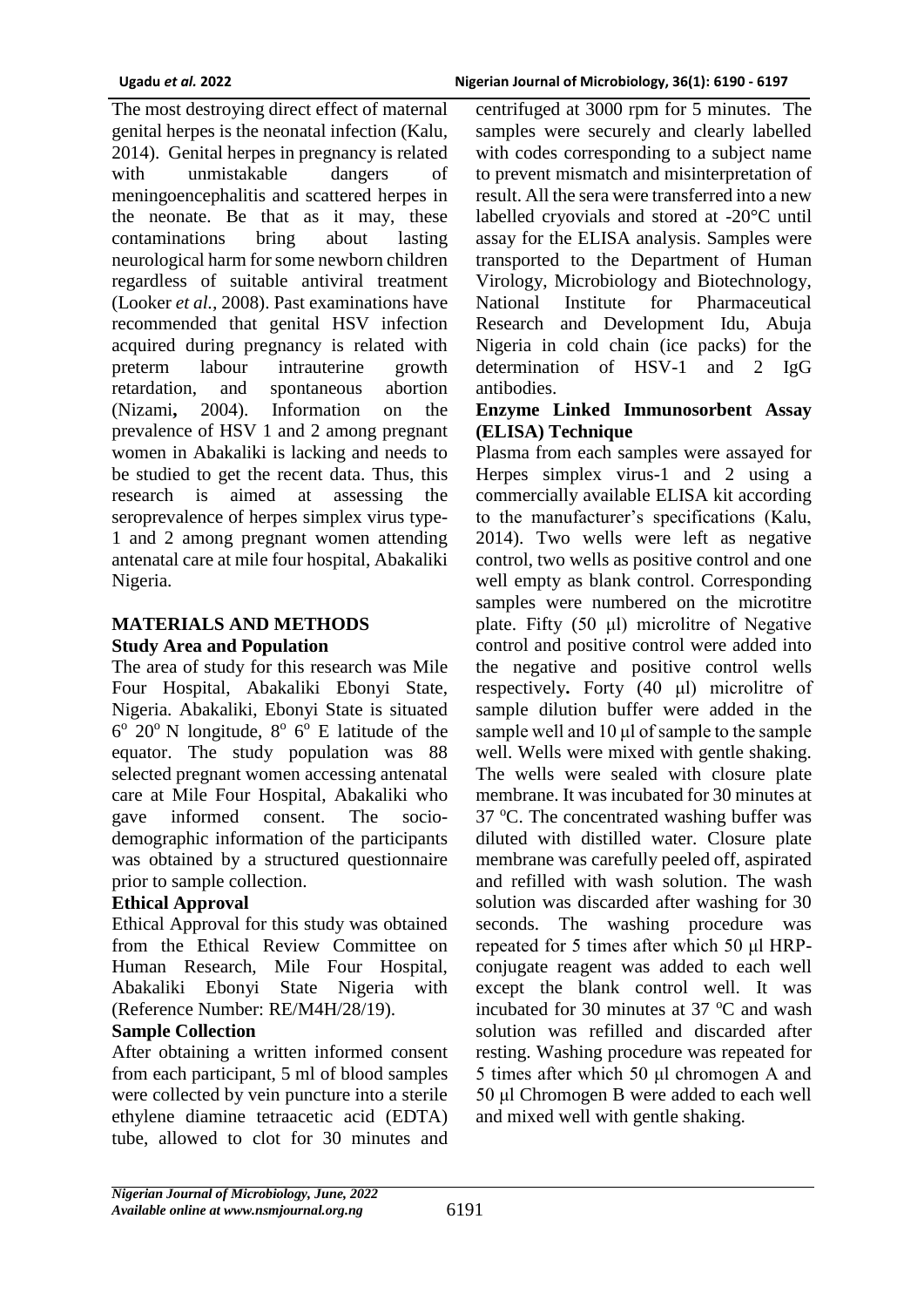Incubated at 37  $\degree$ C for 15 minutes (light was avoided during colouring). Fifty (50) μl of stop solution were added to each well to terminate the reaction. (The colour in the well changed from blue to yellow). Absorbance optical density at 450 nm was read using a micro titre plate reader. The value of the blank control well was set as zero. Assay was carried out in 15 minutes after adding stop solution. The test results were calculated by means of the mean optical density 450 nm value of the negative control (NC) and a mathematical calculation, in order to define the following cut-off formulation:  $Cut$ -Off  $=$ Average value of negative control  $+$  0.15 (Kalu, 2014; Okonko *et al.,* 2015).

### **Haematological Analysis**

The following haematological parameters were ascertained using Mythic 22 OT (Murex diagnostic Technologies, Philippine): White blood cell count, differential count which include neutrophils, lymphocytes, monocytes, eosinophils, basophils, pack cell volume (PCV) and platelets count (Osazuwa *et al*., 2016). Exactly 2 ml of blood was collected into EDTA container. The sample was mixed very well using sample roller mixer while the rollermixer was missing the sample. The mythic 22 OT machine was switched on and calibrated. The sample container was opened and 30 μl of sample was dispensed through the flow cell**.** After two minutes the results were displayed on the screen and results were printed out

# **Statistical Analysis**

The data were recorded in and analyzed using Microsoft Excel spreadsheet (Microsoft Corporation). Chi-square test was used to determine associations between seropositivity and socio-demographic variables. The level of statistical significance was set at  $P \leq 0.05$ .

# **RESULTS**

Eighty eight (88) pregnant women were screened for HSV-1 and 2 IgG antibodies, out of which 36(40.91%) were positive for HSV-1, 19(21.59%) were positive for HSV-2 and 17(19.32%) were HSV 1 and 2 co-infected,

while the overall prevalence of HSV types was 55(62.50%) (Figure 1). The age group between 24- 29 years had the most positive results 16(18.18 %) for HSV-1, 10(11.36 %) for HSV-2, 8(9.09 %) for HSV-1 and 2 coinfected. However, 36-41 years had the least positive result 3(3.41 %) for HSV-1, 1(1.14 %) for HSV-2 and HSV-1&2 co-infected respectively. There was significance difference between the age groups and HSV status of the subjects. Based on occupation, traders had the highest prevalence 15(17.65 %) for HSV-1, 7(8.24 %) for HSV-2, followed by the artisans 9(10.59 %) for HSV-1, 5(5.88 %) for HSV-2 while the farmers and the House wife had the least prevalence of 2.35 % each (Table 1).

In this study, women in the first trimester recorded zero percent prevalence for HSV-1, HSV-2 and HSV-1 and 2 co infection. Women in the second trimester recorded 10.22 % prevalence for HSV-1 and 7.95 % prevalence for HSV-2 and 6.82 % for HSV-1 and 2 co infection. Women in the third trimester recorded 23.86 % prevalence for HSV-1 and 12.50 % prevalence for both HSV-2 and HSV-1 and 2 co infection. Those pregnant women within the first month of their gravidity recorded the highest prevalence 10(11.36 %) for HSV-1, 7(7.95 %) for HSV-2 and HSV-1&2 co-infected respectively, while those whose gravidity was three months recorded the zero prevalence of for HSV-2 and HSV-1&2 coinfected. Subjects with the zero number of births had the highest prevalence 14(15.91 %) for HSV-1, 9(10.23 %) for HSV-2 and HSV-1&2 co-infected respectively. Those with two number of birth had zero prevalence for HSV-2 and HSV-1&2 co-infected respectively (Table 2). Pregnant women between the age of 18- 23 years old, 24-29 years, 30-35 years and 36-41 years who were negative to HSV-1 and 2 were compared with those who were positive for HSV-1, HSV-2 and HSV-1 and 2 co infection with relation to their level of white blood cell, lymphocyte, monocyte, neutrophile, esinophile, basophiles, pack cell volume and platelets.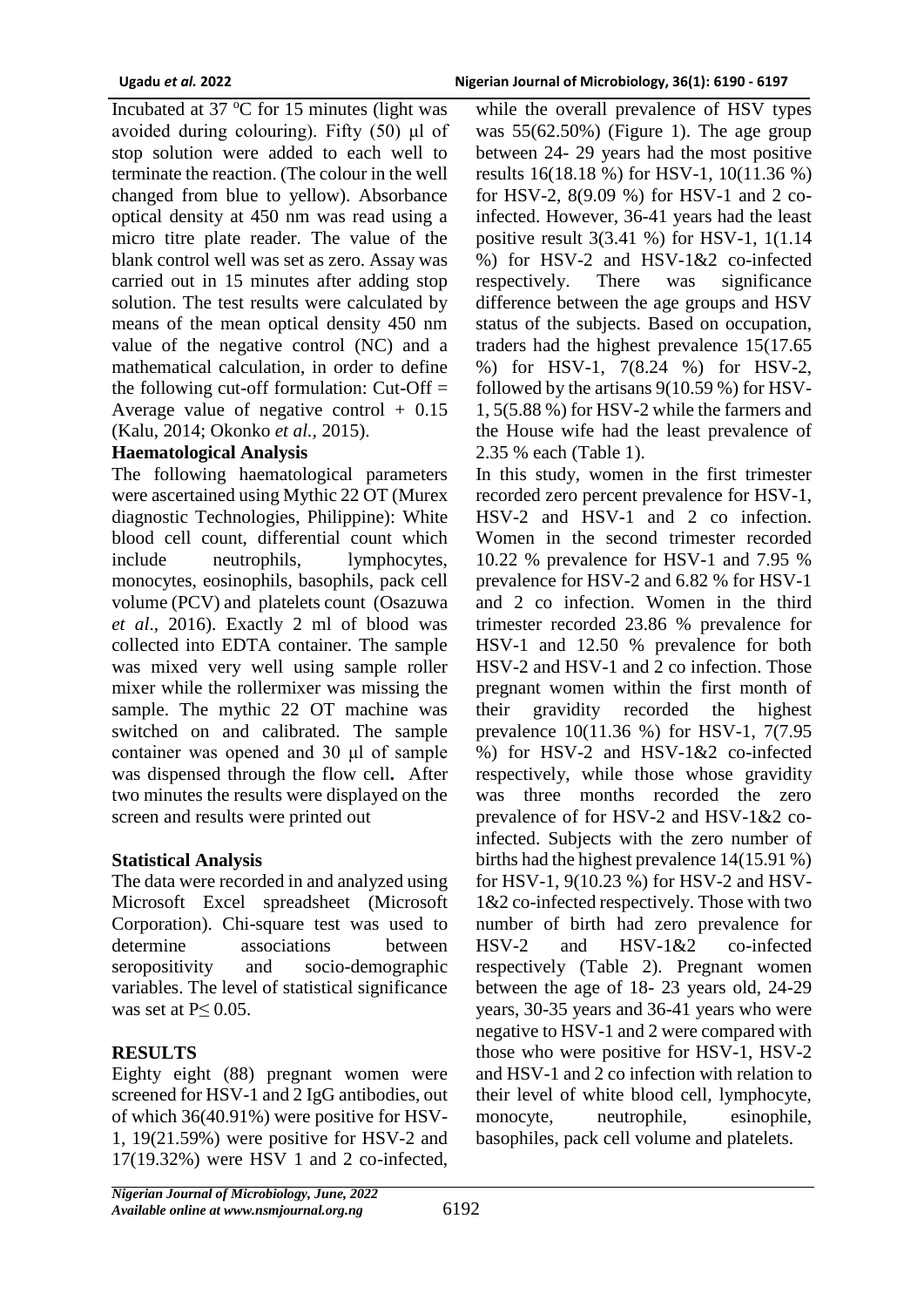

**Figure 1: Prevalence rate of Herpes Simplex Virus among pregnant women attending antenatal clinic in Mile Four Hospital, Abakaliki**

**Table 1: Prevalence of HSV-1, HSV-2 and HSV-1&2 co-infected with relation to demographic distribution of the pregnant women** 

| $\mathbf{\sigma}$<br><b>Demography</b> | No. screened   | $HSV-1 + ve(\frac{9}{6})$ | $HSV-2 + ve(\frac{9}{6})$ | $HSV-1&2+ve(\%')$ |  |  |  |
|----------------------------------------|----------------|---------------------------|---------------------------|-------------------|--|--|--|
| <b>Age Distribution</b>                |                |                           |                           |                   |  |  |  |
| $18 - 23$                              | 14             | 6(6.82)                   | 2(2.27)                   | 2(2.27)           |  |  |  |
| $24 - 29$                              | 40             | 16(18.18)                 | 10(11.36)                 | 8(9.09)           |  |  |  |
| $30 - 35$                              | 24             | 11(12.50)                 | 6(6.82)                   | 6(6.82)           |  |  |  |
| $36-41$                                | 10             | 3(3.41)                   | 1(1.14)                   | 1(1.14)           |  |  |  |
| <b>Total</b>                           | 88             | 36(40.91)                 | 19(21.59)                 | 17(19.32)         |  |  |  |
| <b>Occupation Distribution</b>         |                |                           |                           |                   |  |  |  |
| Student                                | 8              | 3(3.53)                   | 0(0.00)                   | 0(0.00)           |  |  |  |
| $C$ /servant                           | 23             | 5(5.88)                   | 4(4.71)                   | 3(3.53)           |  |  |  |
| Trader                                 | 35             | 15(17.65)                 | 7(8.24)                   | 7(8.24)           |  |  |  |
| Farmer                                 | $\overline{c}$ | 2(2.35)                   | 2(2.35)                   | 2(2.35)           |  |  |  |
| H/wife                                 | 5              | 2(2.35)                   | 1(1.18)                   | 1(1.18)           |  |  |  |
| <b>Artisans</b>                        | 15             | 9(10.59)                  | 5(5.88)                   | 4(4.71)           |  |  |  |
| <b>Total</b>                           | 88             | 36 (40.91)                | 19(21.59)                 | 17(19.32)         |  |  |  |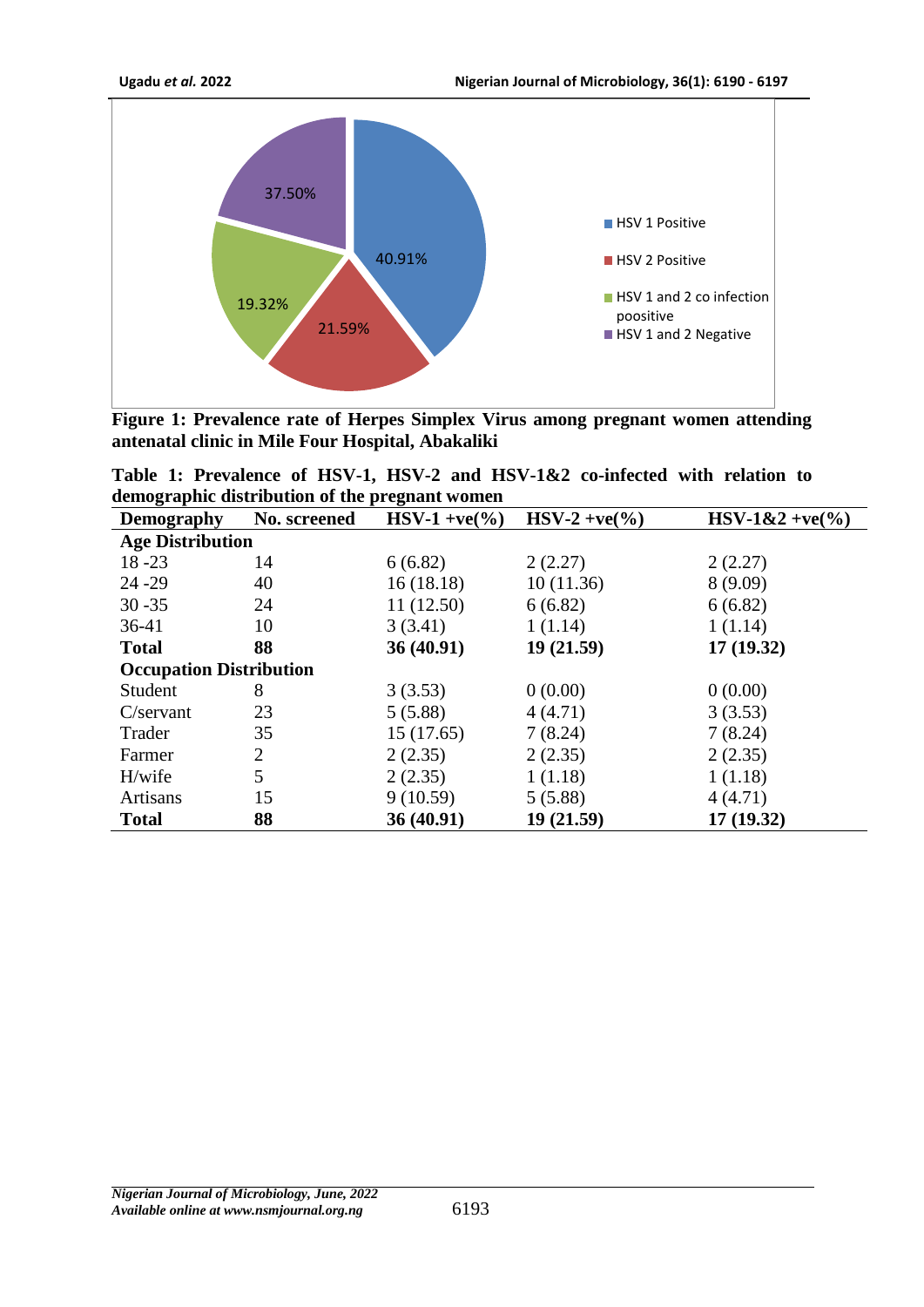| trimesters and gravidity among pregnant women |              |                  |                           |                   |  |  |
|-----------------------------------------------|--------------|------------------|---------------------------|-------------------|--|--|
| <b>Frequency</b>                              | No. screened | $HSV-1 + ve(\%)$ | $HSV-2 + ve(\frac{9}{6})$ | $HSV-1&2+ve(\%')$ |  |  |
| <b>Trimester</b>                              |              |                  |                           |                   |  |  |
|                                               | 5            | 0(0.00)          | 0(0.00)                   | 0(0.00)           |  |  |
| $\overline{2}$                                | 30           | 15(17.05)        | 8(9.09)                   | 6(6.82)           |  |  |
| 3                                             | 53           | 21 (23.86)       | 11(12.50)                 | 11(12.50)         |  |  |
| <b>Total</b>                                  | 88           | 36(40.91)        | 19(21.59)                 | 17(19.32)         |  |  |
| Gravidity                                     |              |                  |                           |                   |  |  |
| 1                                             | 32           | 10(11.36)        | 7(7.95)                   | 7(7.95)           |  |  |
| 2                                             | 17           | 7(7.95)          | 3(3.41)                   | 3(3.41)           |  |  |
| 3                                             | 16           | 5(5.68)          | 0(0.00)                   | 0(0.00)           |  |  |
| 4                                             | 9            | 4(4.55)          | 4(4.55)                   | 3(3.41)           |  |  |
| 5                                             | 6            | 5(5.68)          | 2(2.27)                   | 2(2.27)           |  |  |
| 6                                             | 4            | 3(3.41)          | 1(1.14)                   | 1(1.14)           |  |  |
| 7                                             | 4            | 2(2.27)          | 2(2.27)                   | 1(1.14)           |  |  |
| <b>Total</b>                                  | 88           | 36(40.91)        | 19(21.59)                 | 17(19.32)         |  |  |
| <b>Parity</b> (Number of births)              |              |                  |                           |                   |  |  |
| $\boldsymbol{0}$                              | 32           | 14(15.91)        | 9(10.23)                  | 9(10.23)          |  |  |
| 1                                             | 19           | 8(9.09)          | 4(4.55)                   | 3(3.41)           |  |  |
| 2                                             | 13           | 2(2.27)          | 0(0.00)                   | 0(0.00)           |  |  |
| 3                                             | 10           | 5(5.68)          | 3(3.41)                   | 2(2.27)           |  |  |
| 4                                             | 7            | 3(3.41)          | 1(1.14)                   | 1(1.14)           |  |  |
| 5                                             | $\tau$       | 4(4.55)          | 2(2.27)                   | 2(2.27)           |  |  |
| <b>Total</b>                                  | 88           | 36 (40.91)       | 19(21.59)                 | 17(19.32)         |  |  |





**Figure 2: Impact of HSV on haematological parameters with relation to the immunological parameters of pregnant women**

**Keys:** WBC= White Blood Cell, LYM= Lymphocyte, MON= Monocyte, NEU= Neutrophils, EOS= Eosinophils, BAS= Basophil, PCV= Pack Cell Volume, PLT= Platelet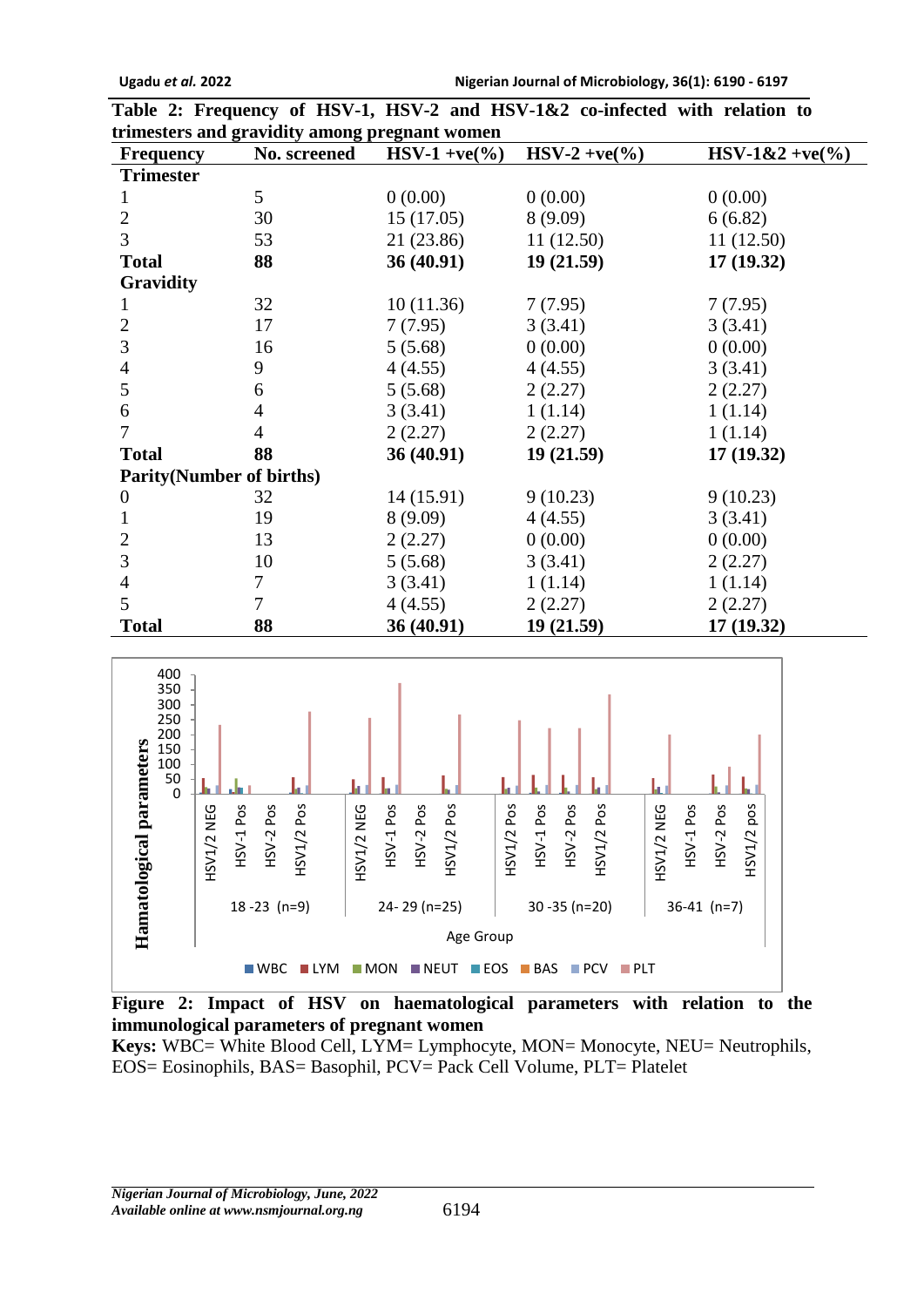### **DISCUSSION**

In this study, the overall seroprevalence of herpes simplex virus type was observed to be 55(62.50%) and the HSV -1 infection was found to be the highly prevalence with frequency of 40.91 %. This agrees with 48 % and 34 % percentage prevalence recorded by Beydoun *et al.* (2010) and Nizami *et al.* (2004) respectively and disagrees with 96.6 % prevalence recorded by Kalu *et al.* (2014) and 96.4 % reported by Uteno *et al.* (2018). The differences could be because of the study group. The prevalence of 21.59 % for HSV-2 recorded in this study is relatively high especially when compared to similar study 4.2 % reported in Turkey by Mehmet *et al.* (2016) and Hashido *et al.* (1998) in their study on pregnant women in Japan reported the seroprevalence of HSV-2 as 7.0 %. Our research finding is also in line with seroprevalence findings of 20.7 % by Yahya *et al.* (2008) and 26 % by Diawara *et al.*  (2008) found among pregnant women in Tanzania and Senegal, all of sub-Saharan Africa region. Prevalence of 42.4 % was found among female sex workers as reported by Chukwu *et al.* (2019) and it akins with the observation of the present study which reported 40.91%. Agabi *et al.* (2010) reported 87 % positivity for HSV 2 which higher than the report of this study. The differences between the two studies could be explained by the differences in the sexual behaviours among subjects screened.HSV-1 and 2 co infection of 18.68% as reported was in consonance with the work of Beydoun *et al.*  (2010) which recorded 12 % prevalence for HSV1 and 2 co infection. It is believed that the high prevalence of HSV infection observed in this study may be explained in part by the low level of awareness of the prevalence and risk factors of this viral infection and lack of sensitization of the general population to avail themselves for the HSV screening tests.

Findings from this study showed that age may be a determinant factor for one to have HSV. Highest prevalence of HVS was recorded among pregnant women within the age of 24- 29 years (18.18%) and least in older age

group 36-41 years (3.41 %). This agrees with the work of Oti *et al.* (2017) who reported the highest prevalence of HVS in pregnant women with aged less than 20 years to be 28.1 % and least in older age groups 31- 40 years (19.3 %). It disagrees with Amar *et al*. (2015) which reported highest prevalence of 40.1 % in older age groups and least 20.2 % prevalence in younger age groups. Younger participants were more likely to acquire HSV-1 infections compared with older participants and less likely to develop recognized disease. Differences in HSV type may reflect differences in sexual practices by age, with younger participants more likely to engage in oral than vaginal sex (Nizami*,*  2004).

This study also observed that pregnant women within their third trimester had higher prevalence of HSV 23.86 % and least among subjects in their first trimester with zero percent prevalence. This report is in consonance with the outcome of Amar *et al. (*2015) in India who reported 26.0% among subjects in their third trimester and 1 % among subjects in their first trimester but disagreed with the work of Idress and Elhag, 2015 in Sudan who recorded highest prevalence among subjects in their second trimester 25.0% and least among subjects in their third trimester (2.0%) prevalence. With regards to occupation, traders had the highest prevalence rate (17.65%) followed by artisans (10.59 %). This finding is in disagreement with the work of Ibrahim *et al.*  (2015) who reported that farmers had the highest prevalence (22.70%), followed by labourers who recorded 20.50 %. Oti *et al.* (2017) reported that artisans had the highest seroprevalence (90.0%), followed by housewives (80.6%), students (67.8%), civil servants (61.9%) and farmers (58.8%).Gravidity in the study had a significant impact on the individuals being infected with HSV infection.

Women whose gravidity was one month recorded the most prevalence of 11.36 % and those whose gravidity was greater than or equal to two had 2.27 % prevalence. This is in agreement with Osazuwa *et al.* (2016) who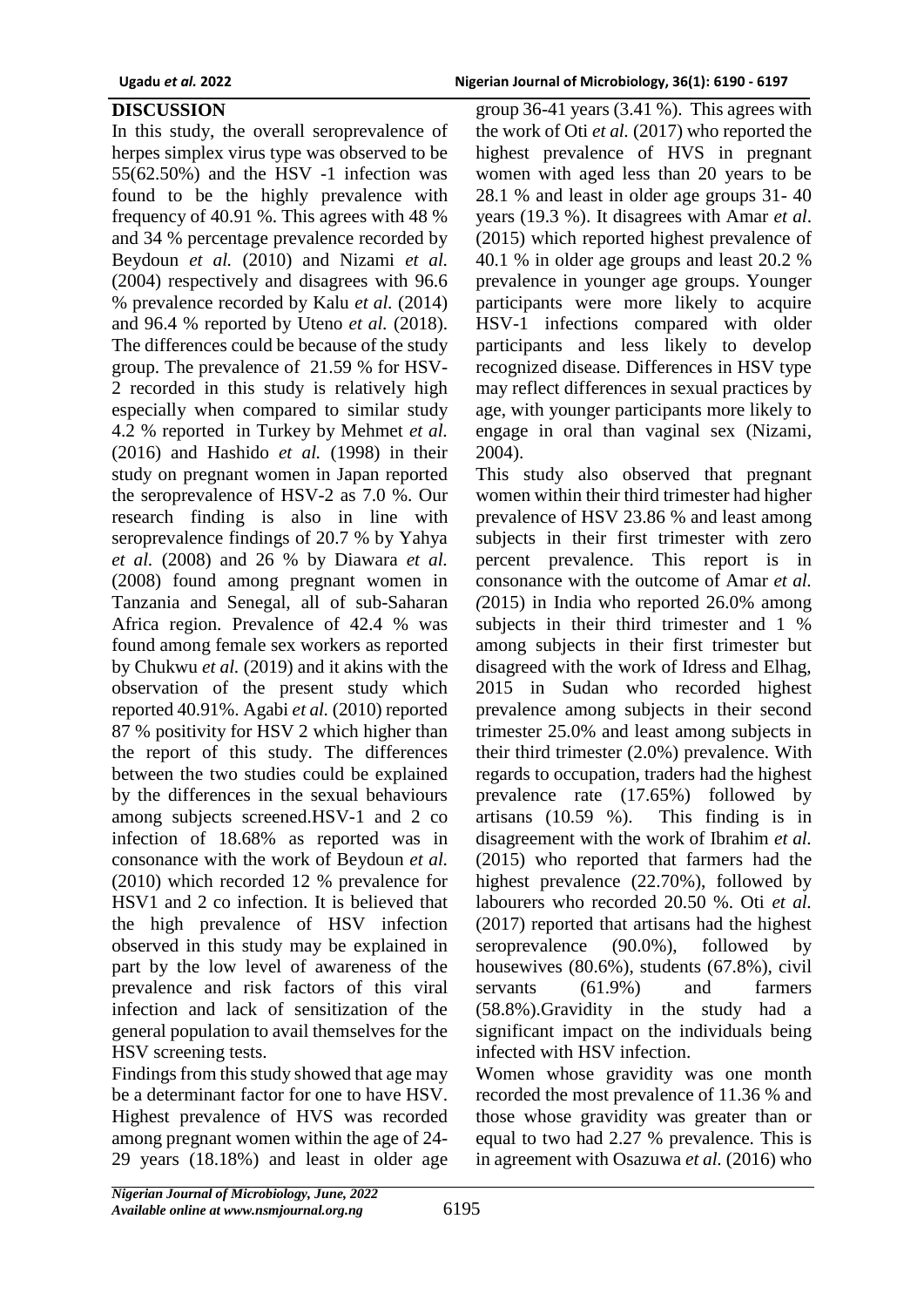reported gravidity one month as 10.1 % and those whose gravidity was greater than or equal to twoas 2.90 % prevalence and in disagreement with Okonko *et al.* (2015) who reported more prevalence among subjects whose gravidity was greater than or equal to two as 24 % and whose gravidity was one month as 10 %.

The HSV infection was highest among women with zero parity 15.91% prevalence and least with women with more parity 2.27% prevalence. This disagrees with the findings of Oti *et al.,* 2017 who reported that infection was highest with prevalence of 38.5 % among those pregnant women whose parity was three to four and least among women with parity more than four with 20.0% prevalence. The danger of mother to child spread of HSV is utmost, if a seronegative female acquire primary or secondary genital herpes close to the delivery, proceeding to antibody development.

White blood cell count, lymphocytes count, monocytes count, basophils count, platelet count, eosinophils count in all age groups, all fell within the normal range except for the

### **REFERENCES**

- Agabi, Y. A., Banwat, E. B., Mawak, J. D., Lar, P. M., Dashe, N., Dashen, M, M., Adoga, M. P., Agabi, F. Y. and Zakari, H. (2010). Seroprevalence of Herpes Simplex Virus Type-2 among Patients Attending the Sexually Transmitted Infections Clinic in Jos, Nigeria. *Journal of Infectious Disease*, **4**: 572-576.
- Alzahrani, A. J., Obeid1, O. E., Almulhim, A. A., Obgyne, A. B., Jordanian, B.O., Awari, A. T., Feryal, A. A. and Hatim, K. A. (2013). Prevalence of Herpes *International Journal of Medicine and Biomedical Research*, **6**: 362-431.
- Amar, O. A. O., Bajaj, H. K., Gupta, N., Singla, A. and Masih, H. (2015). Prevalence of Herpes Simplex Virus in Pregnant Women from Gangetic Plain Region of Allahabad, India. *Journal of Advances in Microbiology*, **5:** 404- 408.

pack cell volume which was lower than the normal range and this could be as a result of the pregnancy. This is in agreement with the work done in Bangladesh by Mohammad *et al.* (2018) who reported that WBC, lymphocytes and RBS levels were found with moderately increased values between both the sexes.

In conclusion, seroprevalence of HSV-1 infection was observed to be 40.91%, HSV-2 was 21.59%, HSV- 1 and 2 co infection was 19.32 %. There was significance difference between the age groups and HSV status of the subjects at  $P \leq 0.05$ . There were obvious changes in the haematological indices of the subjects who were seropositive to herpes simplex virus. Occupation, trimester, gravidity and parity play a significant role in transmission of HSV-1 and 2 among pregnant women. There is need for frequent education for the antenatal women about the health impact of HSV types, since this can be transmitted from mother to child and also capable of causing stillbirth.

### **CONFLICT OF INTEREST**

The authors declare no conflict of interests.

- Beydoun, H. A., Dail, J., Ugwu, B., Boueiz, A. and Beydoun, M. A. (2010). Sociodemographic and Behavioural Correlates of Herpes Simplex Virus type-1 and 2 infections in the USA. *International Journal of Infectious Disease*, **14:** 154-160.
- Chukwu, C. O. O., Reuben, R. C., Opara, R. C., Chukwu, I. D. and Akintola. R. I**.**  (2019). Seroprevalence of Herpes Simplex Virus Type 2 among Female Sex Workers in Federal Capital Territory, Nigeria. *The Tropical Journal of Health Sciences,* **26:** 2-5.
- Simplex Virus Antibodies. Diawara, S., Kane, C. T., Legoff, J., Gaye A. G. and Mboup, S. (2008). Low Seroprevalence of Herpes Simplex Virus type 2 among Pregnant Women in Senegal*. International Journal of Sexually Transmitted Disease and AIDS*.**3**: 159-160.
	- Hashido, M., Lee, F. K. and Nahmias, M. (1998). An Epidemiologic Study of